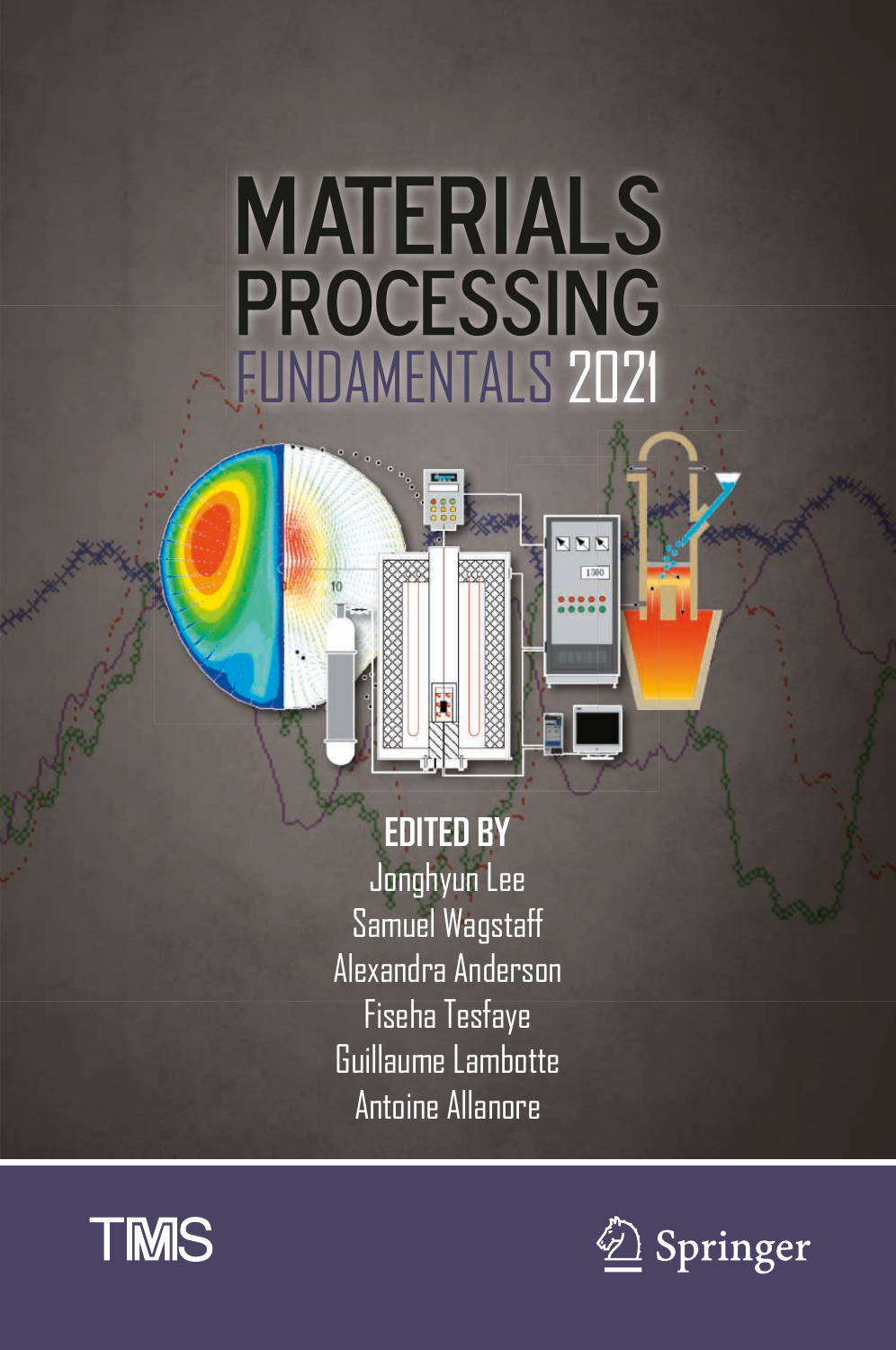### **Modelling of Metal Loss in Ferromanganese Furnace Tapping Operations**



**Quinn Gareth Reynolds and Jan Erik Olsen**

**Abstract** During the pyrometallurgical production of industrial metals such as ferromanganese in electric smelting furnaces, molten slag and alloy phases are removed from the unit by tapping at regular intervals. Intermixing of the two phases may occur during the latter stages of the tapping process, and if not carefully managed, it can result in significant alloy being lost to the waste slag by entrainment. This paper presents the results of a computational fluid dynamics study of the multiphase free surface fluid flow in tapping ladles, with a specific focus on the impact of various design and operational parameters on alloy losses to the slag.

**Keywords** Modelling · Pyrometallurgy · Ferromanganese

#### **Introduction**

Manganese is an important commodity with a wide range of applications in the production of clean steels, speciality alloys, and various battery technologies. It is produced commercially in the form of ferromanganese (FeMn) by chemical reaction of ores containing manganese and iron oxides with carbonaceous reductants. This is performed at temperatures in excess of 1400 ◦C, using blast furnaces or electric smelters [\[8\]](#page-10-0). At such temperatures the raw materials and products are in the molten state, and form immiscible metallic (alloy) and oxide-rich (slag) phases.

Smelting furnaces are typically emptied of molten products by a process called *batch tapping*. This involves periodically opening a channel (the tap-hole) in a dedi-

O. G. Reynolds  $(\boxtimes)$ 

Mintek, Private Bag X3015, Randburg 2125, South Africa e-mail: [quinnr@mintek.co.za](mailto:quinnr@mintek.co.za)

J. E. Olsen

© The Minerals, Metals & Materials Society 2021

University of Stellenbosch, Private Bag X1, Matieland, Stellenbosch 7602, South Africa

SINTEF Industri, P.O. Box 4760, Torgarden, Trondheim 7465, Norway e-mail: [jan.e.olsen@sintef.no](mailto:jan.e.olsen@sintef.no)

J. Lee et al. (eds.), *Materials Processing Fundamentals 2021*, The Minerals, Metals

<sup>&</sup>amp; Materials Series, [https://doi.org/10.1007/978-3-030-65253-1\\_7](https://doi.org/10.1007/978-3-030-65253-1_7)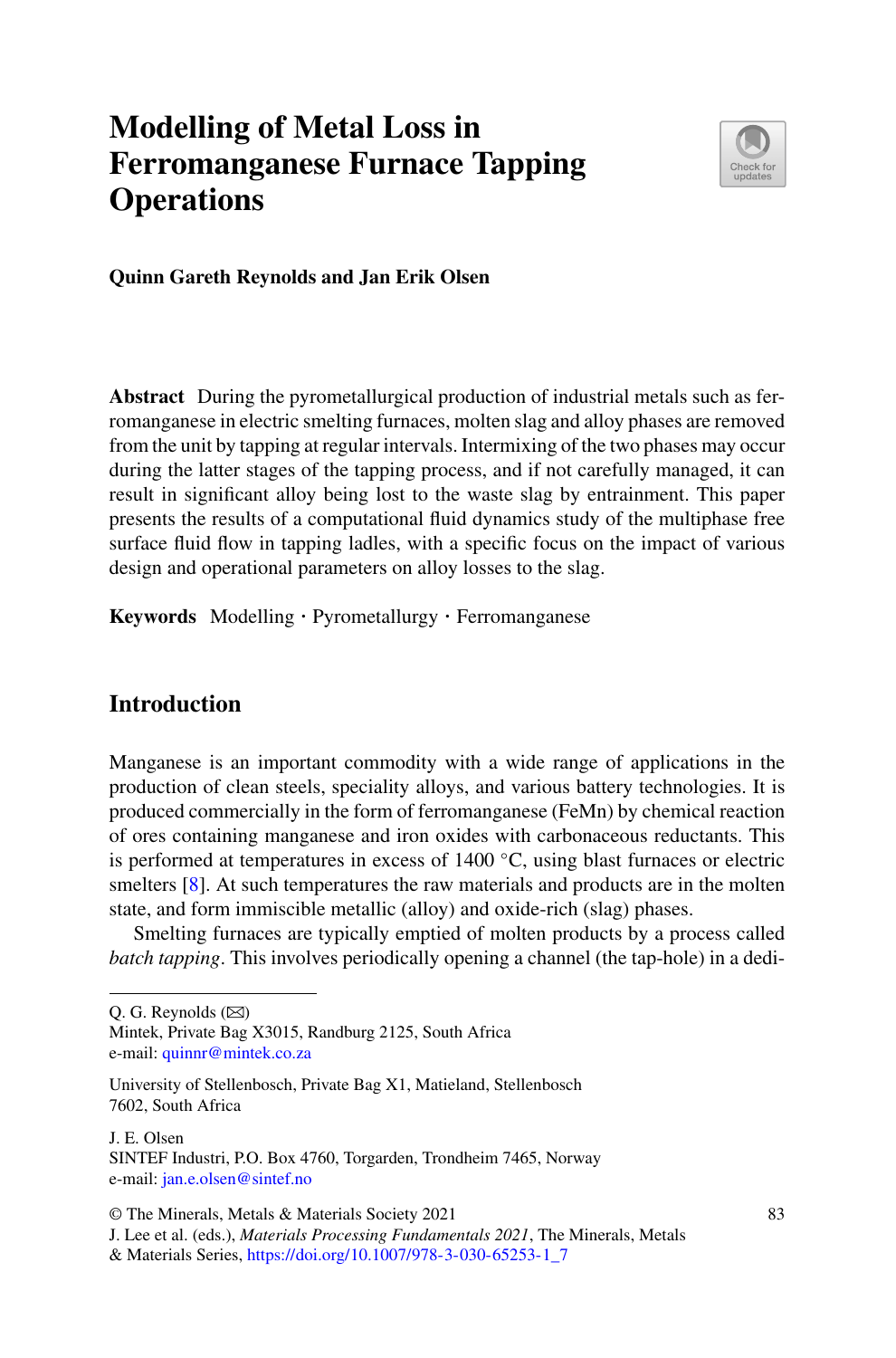<span id="page-2-0"></span>

cated section of the vessel sidewall, allowing the contents to drain out, and resealing it [\[11\]](#page-10-1). In FeMn processes, slag and alloy are tapped simultaneously through the same tap-hole. After exiting the tap-hole channel, the stream of molten material is directed along open launders and empties into a cascade of storage ladles. During this process, energy is imparted to the stream by turbulence in the flow and impact with solid and liquid surfaces. This causes break-up and intermixing of the slag– alloy phase interface, which is counteracted by settling and separation under gravity over time due to density differences between the slag and alloy phases. The tapping system is shown schematically in Fig. [1.](#page-2-0)

If too much mixing between the slag and alloy phases occurs, this may result in excessive quantities of valuable alloy product being discarded with the waste slag [\[1](#page-10-2)]. The presence of small alloy droplets in discarded slag may also pose environmental risks and can incur significant extra cost if treated downstream by crushing and separation. It is therefore preferable to achieve the best possible separation of the phases during the tapping operation, before they solidify.

Due to the hazardous nature of high-temperature processes, it is often difficult or impossible to obtain sufficient experimental data to perform effective design and optimisation. In this environment, computational modelling in the form of numerical experimentation and virtual prototyping is a particularly useful guidance tool to gain a deeper understanding of the problem, and assess the value of different changes to the design and operation of the tapping system.

A variety of computational fluid dynamics (CFD) methods are available for the study of dispersed multiphase flows such as those encountered in tapping systems. Perhaps the most commonly used are unresolved methods such as Eulerian models; in such methods, the phases are allowed to intermix, and small droplets with sizes below the mesh resolution are treated simply as part of the continuum. An alternative approach is to resolve small droplets directly via combined Eulerian–Lagrangian models; here, the bulk phases are treated as immiscible fluids, and small droplets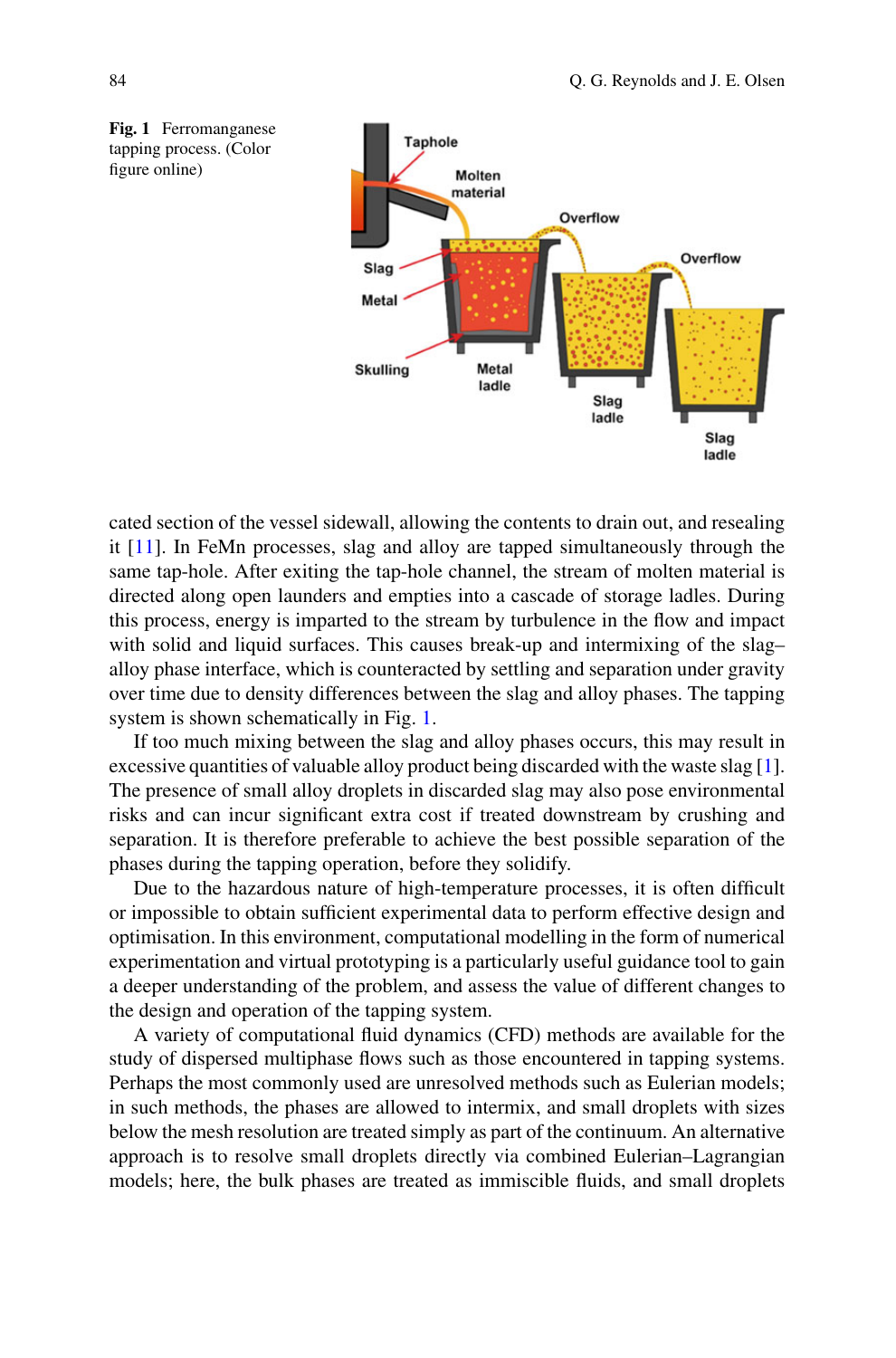are modelled as discrete particles. It is important to note that both of these methods depend on the accurate specification of a number of empirical closure terms which determine how mass, momentum, and energy transfer between the dispersed and continuum phases.

Previous modelling work on ferroalloy tapping systems has focused mainly on fluid flow and associated effects in tap-holes [\[4](#page-10-3), [6,](#page-10-4) [10\]](#page-10-5), although some pioneering work was conducted on ladle flow modelling using particle tracking methods in [\[3](#page-10-6)].

The present paper documents the development and application of a high-resolution multiphase flow model capable of predicting overflow and entrainment effects in ladle flows. Heat transfer is quite naturally expected to play a large role in furnace tapping systems, especially with the formation of solid crusts and skulls as the slag and alloy cool to their freezing points. However due to many additional uncertainties in the parameters required to include heat transfer coupling, the decision was taken to focus on fluid flow effects only in the present work. Once a deeper understanding of this aspect of the problem has been gained, additional physics such as heat transfer and phase change will be integrated into the model at a later date.

#### **Model Description**

In order to study the cascade tapping problem, a multiphase CFD model was developed using the OpenFOAM® open-source computational mechanics platform [\[9\]](#page-10-7). The multiphaseInterFoam solver included in standard distributions of OpenFOAM® was modified with interfacial tension force smoothing techniques adapted from [\[2](#page-10-8)], to improve accuracy and performance of flow predictions for problems with high surface tension and a large degree of interface break-up. The resulting solver implements a segregated finite-volume solution scheme on arbitrary unstructured meshes and uses the volume-of-fluids formulation to track the phase interfaces.

Accuracy of the computational method relative to fundamental physical and empirical correlations has been presented previously in tapping system flow problems with similar materials [\[7,](#page-10-9) [10\]](#page-10-5); however, a more detailed experimental validation of the multiphase ladle flow model is currently underway and will be published in a forthcoming paper.

For each case studied, multiple versions of the model were simulated at progressively finer mesh resolutions. Phase interface surfaces from the previous step were then used to define mesh refinement regions for the next. This enabled relatively high resolutions of the order 5 mm to be reached in the regions of interest while avoiding the computational overhead of dynamic mesh refinement. The final high-resolution models typically contained between 1.8 and 2.5 million volume elements.

Alloy and slag flowrates at the ladle outlet boundary were monitored as functions of time over the duration of each simulation and used to estimate the mass fraction of alloy under different conditions. In order to estimate the dispersion of the alloy phase in the form of suspended droplets in the slag layer, the simulation results were post-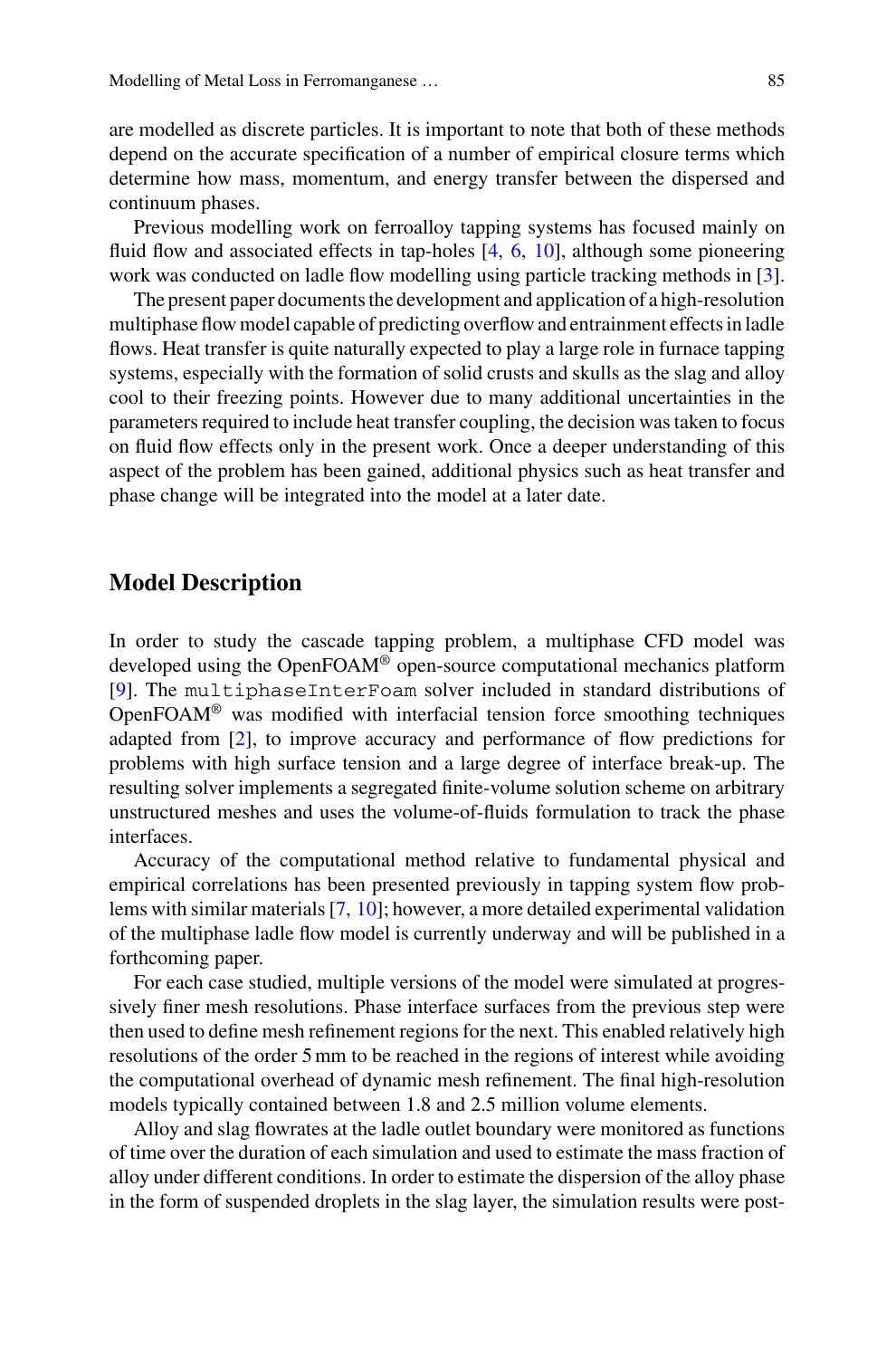processed by filtering the volume elements in the mesh to a threshold determined by the alloy phase fraction field. A connectivity analysis was then performed on the remaining set of elements, with all elements forming part of a connected component assumed to represent a single droplet. Each droplet's diameter was then estimated by determining the quantity of alloy present in the connected component and relating it to a sphere of equivalent volume. Using all the droplets observed for a particular case, size distribution functions and average droplet diameters could be calculated. Droplet sizes are a useful proxy for the mixing energy imparted during the impact of the tapping stream and also give some indication of how long any subsequent settling and separation processes may take to complete.

#### **Results and Discussion**

Application of the model to the FeMn ladle flow problem was conducted, consisting of sensitivity studies and responses to operational variables relative to a base case parameter set.

#### *Base Case Results*

The geometry used for the full-scale ladle model is shown in Fig. [2.](#page-5-0) It consists of an open-topped vessel with an inflow stream and a gravity-driven outflow weir. The walls of the vessel are specified as no-slip boundaries, while the upper surface and ladle outlet are assumed to be open to atmosphere. The position, shape, and angle (from horizontal) of the inlet stream was determined using reduced-order models of the furnace tap-hole [\[7\]](#page-10-9) and additional CFD simulations of the tapping runner channel. The complete set of parameters used for the model is shown in Table [1.](#page-5-1)

Simulations were run for 20 s, with average values taken using the final 10 s after the initial conditions had decayed. Visualizations of the slag isosurface at the end of the simulations are shown in Fig. [3.](#page-5-2)

It is interesting to see that the impact of the tapping stream on the slag–alloy interface is much more severe and turbulent than the flow behaviour at the surface of the slag; a ladle flow may therefore appear more quiescent than it actually is when observed visually. The impact of the tapping stream causes considerable mixing of the phases and a strong upwelling plume of mixed alloy and slag in the immediate vicinity of the ladle outlet. This arrangement, with the tapping stream in line with the ladle overflow, would therefore expected to exacerbate alloy losses by entrainment.

The evolution of the alloy mass fraction at the ladle outlet as well as the average diameter of the suspended droplets in the slag layer are shown in Fig. [4.](#page-6-0)

Significant variability is observed in both parameters even over the relatively short time scales modelled here. This indicates that ladle flows are strongly dynamic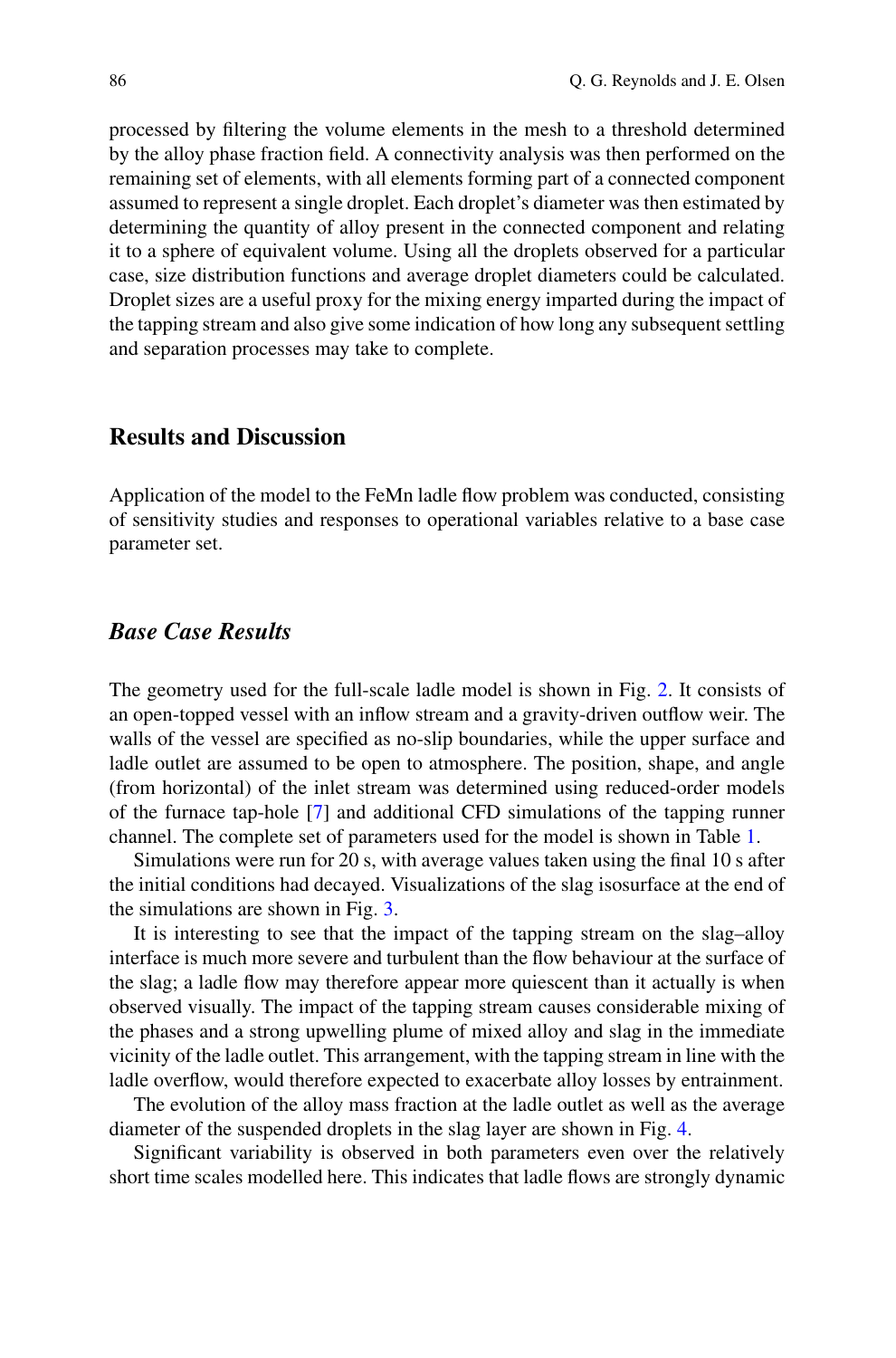

<span id="page-5-0"></span>**Fig. 2 a** Ladle geometry, and **b** example computational mesh showing local refinements. (Color figure online)

| Parameters                      | Values                 | Parameters                       | Values            |
|---------------------------------|------------------------|----------------------------------|-------------------|
| Ladle height $H_L$              | $2.2 \text{ m}$        | Ladle diameter $D_L$             | 2 <sub>m</sub>    |
| Ladle offset $y_i$              | 0 <sub>m</sub>         | Ladle angle $\alpha$             | $0^{\circ}$       |
| Outlet diameter $d_0$           | 0.6 <sub>m</sub>       | Interfacial tension $\gamma$     | $0.5$ N/m         |
| Slag density $\rho_s$           | 3000 kg/m <sup>3</sup> | Slag viscosity $\mu_s$           | $0.1$ Pa s        |
| Alloy density $\rho_m$          | $6100 \text{ kg/m}^3$  | Alloy viscosity $\mu_m$          | $0.005$ Pa s      |
| Inlet slag flowrate $\dot{m}_s$ | $10 \text{ kg/s}$      | Inlet alloy flowrate $\dot{m}_m$ | $10 \text{ kg/s}$ |
| Inlet stream diameter $d_i$     | $0.0371 \text{ m}$     | Inlet stream position $x_i$      | $-0.146$ m        |
| Inlet stream angle $\alpha_i$   | $49^\circ$             | Slag layer thickness $h_s$       | 0.3 <sub>m</sub>  |

<span id="page-5-1"></span>**Table 1** Base case ladle model parameters



<span id="page-5-2"></span>**Fig. 3** Slag isosurface at *t* = 20 s, **a** side view, **b** isometric view. (Color figure online)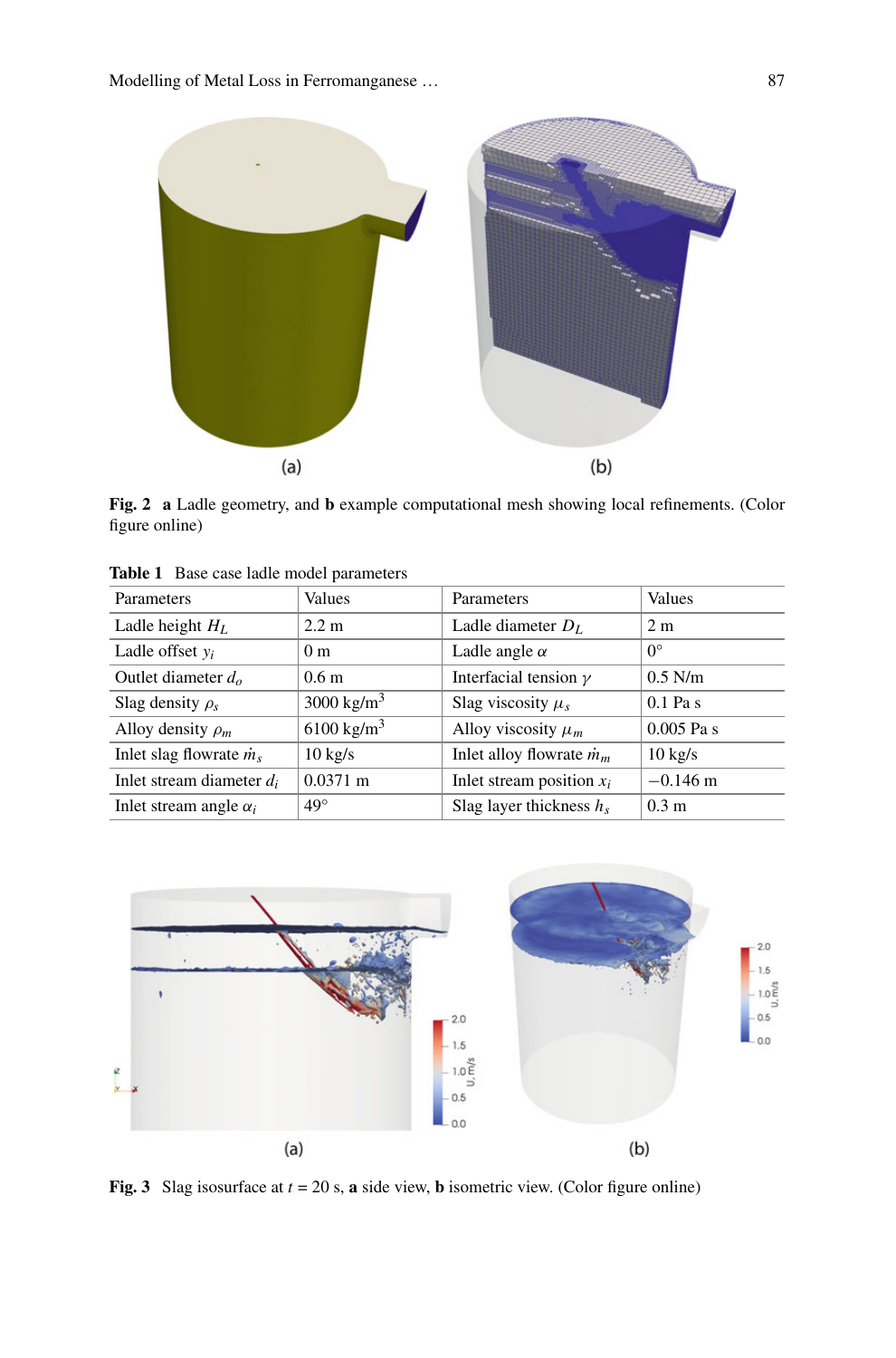

<span id="page-6-0"></span>**Fig. 4** Time series of outlet alloy fraction and average alloy droplet diameter, base case

phenomena, with the transient behaviour predominantly related to the impact and break-up of the incoming tapping stream as it contacts the alloy–slag interface.

#### *Sensitivity to Fluid Properties*

The model's sensitivity to the properties of the materials being tapped was investigated by varying each property up and down by a factor of 25% relative to the base case while keeping the rest of the model parameters fixed and examining the effect on the alloy fraction at the ladle outlet as well as the average diameter of the suspended droplets. The parameter values used for the simulations are shown in Table [2.](#page-6-1)

From the results shown in Fig. [5,](#page-7-0) it can be seen that slag density has a disproportionately large effect on the behaviour of the model. Increased density significantly increases losses to the ladle overflow and vice versa. Similarly, increased density also results in larger alloy droplets in the slag phase. By contrast, the slag viscosity and interfacial tension appear to have relatively limited impact. This suggests that the larger scale features of the flow and interface break-up in FeMn tapping ladles are dominated by the momentum of the flow, as opposed to much slower settling and coalescence phenomena which would be expected to be strongly affected by viscosity (settling velocity) and interfacial tension (droplet shape, capillary drainage).

Quantification of actual expected ranges for the fluid phase properties in a ferromanganese operation is difficult due to the extreme conditions under which the process operates, but certain broad statements can be made. Properties are functions of both their chemical composition and temperature; since product compositions

| Parameters                | Values $(-25%)$        | Values $(+25\%)$      |
|---------------------------|------------------------|-----------------------|
| Slag density $\rho_s$     | 2250 kg/m <sup>3</sup> | $3750 \text{ kg/m}^3$ |
| Slag viscosity $\mu_s$    | $0.075$ Pa s           | $0.125$ Pa s          |
| Interfacial tension $\nu$ | $0.375$ N/m            | $0.625$ N/m           |

<span id="page-6-1"></span>**Table 2** Changes to base case parameters for sensitivity study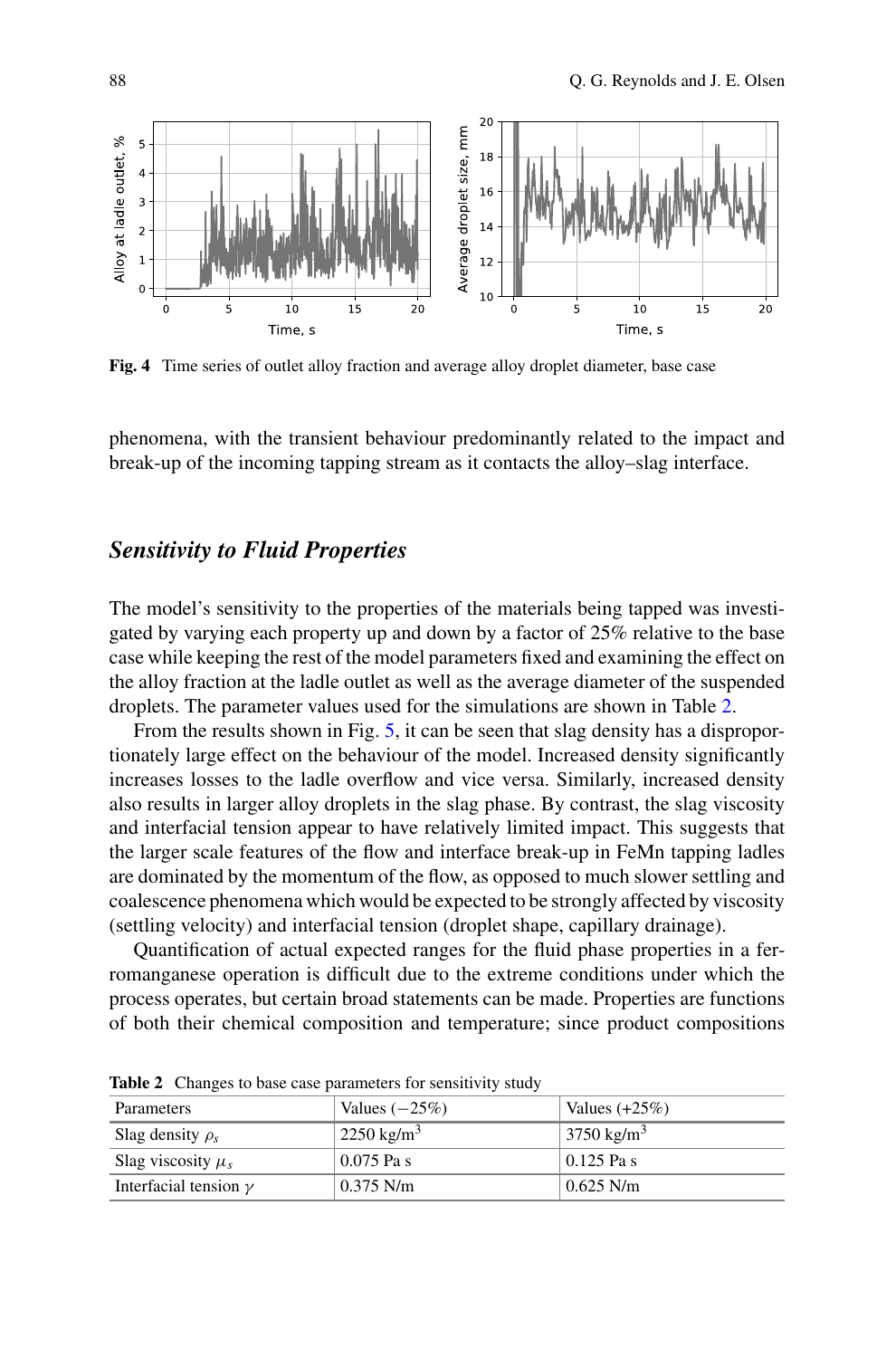

<span id="page-7-0"></span>**Fig. 5** Sensitivity of model to material properties (in each group the left column indicates relative change in alloy fraction  $\phi_m$  in outlet stream, right column relative change in average droplet diameter  $d_p$ ). (Color figure online)

are typically controlled tightly on any given furnace plant, the predominant effect is that of temperature of the tapping stream. The density range is proportional to the coefficient of expansion in the liquid state, which is usually small (of the order of 10−5/K). Viscosities generally obey Arrhenius or similar dependencies on temperature and may therefore vary more extensively particularly near to the freezing point of the material. Interfacial tension is more strongly affected by the presence of surface-active chemical components such as oxygen and sulphur than temperature. The publications of Mills and coworkers are recommended for further reading [\[5](#page-10-10)].

#### *Effect of Operational Parameters*

In order to assess the impact of operational changes to the ladle positioning and fill levels, a series of simulation sets was executed in which only the parameter of interest was varied relative to the base case.

In the first set the ladle was rotated relative to the tapping stream, so that the outlet was positioned at a different point on the ladle circumference. Rotations between  $0^{\circ}$  and 90° were considered. The results are given in Figs. [6a](#page-8-0) and [7](#page-8-1) and demonstrate a consistent decrease in the alloy lost to the overflow as the ladle is rotated. The largest changes occur at small angles, in agreement with the results obtained in [\[3\]](#page-10-6) using different modelling methods. This is consistent with the observation that the inlet stream causes a plume of mixed alloy and slag against the ladle sidewall positioning the outlet further away from this plume therefore reduces entrainment losses. The effect on the size of the dispersed alloy droplets in the slag layer is statistically negligible, which is not unexpected given that rotating the ladle angle does not appreciably affect the geometry of the mixing zone.

In the second simulation set, the ladle was offset (moved sideways, in the ydirection) relative to the tapping stream. Offsets between 0 60 cm were considered.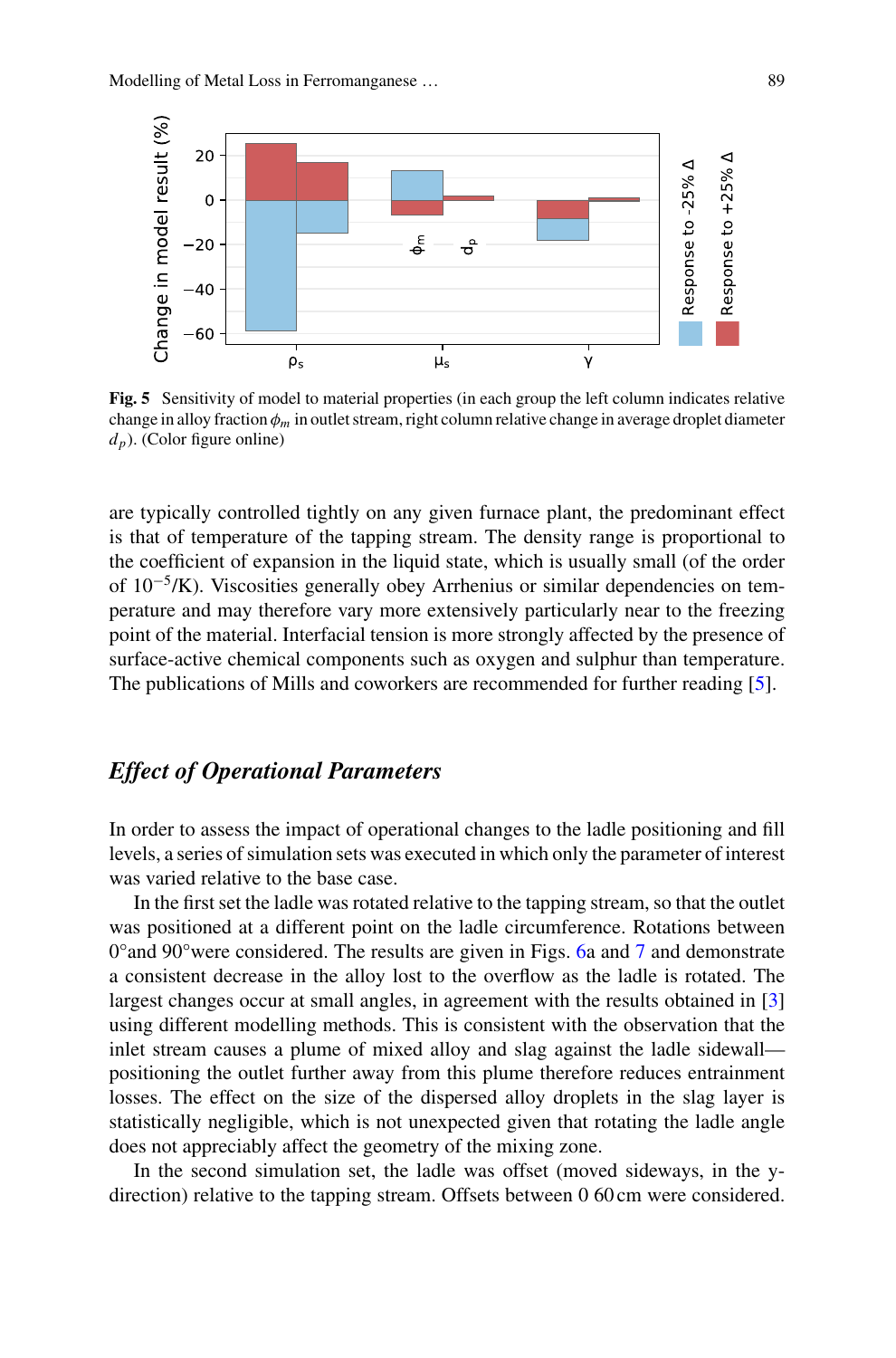

**Fig. 6** Slag isosurfaces at  $t = 20$  s for selected cases (velocity scale per Fig. [3\)](#page-5-2). (Color figure online)

<span id="page-8-0"></span>

<span id="page-8-1"></span>**Fig. 7** Effect of ladle rotation angle relative to inlet stream (grey bands show 90% interval)



<span id="page-8-2"></span>**Fig. 8** Effect of ladle lateral offset relative to inlet stream (grey bands show 90% interval)

Figures [6b](#page-8-0) and [8](#page-8-2) show the results, and again, the effect of moving the mixing plume away from the ladle outlet is seen to reduce alloy losses. However, this is only true up to a point, and when the ladle is offset too far, the tapping stream starts to impact much closer to the ladle sidewall. This generates more interfacial turbulence and mixing, as can be seen in the slight increase in alloy losses and the sharp increase in droplet sizes observed in 60 cm simulation.

In the final simulation set, the thickness of the slag layer in the ladle was altered between 10 and 50 cm. Results are shown in Figs. [6c](#page-8-0) and [9,](#page-9-0) and show a dramatic impact on the alloy carry-over losses as the slag thickness decreases past 20 cm (note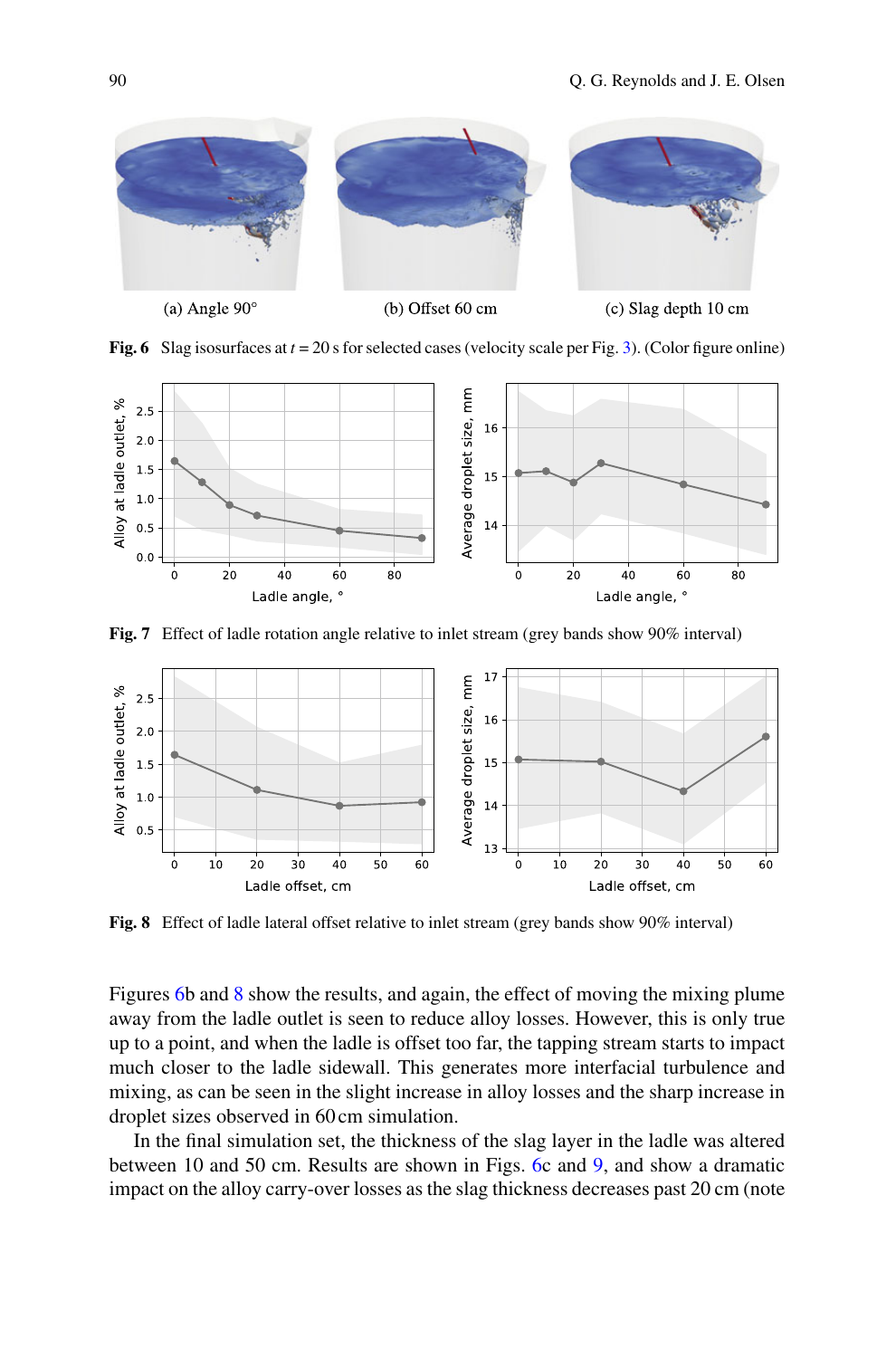

<span id="page-9-0"></span>**Fig. 9** Effect of slag layer thickness (grey bands show 90% interval)

the difference in scale compared to the previous two figures). This is due to a much larger and more alloy-dense portion of the mixing plume being exposed to the ladle overflow at shallower slag depths. The average droplet sizes also decrease slightly at lower slag depths—this seems somewhat counter-intuitive at first, but is most likely related to the reduced settling times for alloy droplets falling through the slag layer, which allows less time for smaller droplets to coalesce.

#### **Conclusions**

A high-resolution CFD model was successfully developed and used to study multiphase flows in ferromanganese furnace tapping ladles. The model showed that ladle flows are highly dynamic and that the momentum from the inlet tapping stream can cause significant large-scale mixing and flow structures at the alloy–slag interface.

The model was found to be most sensitive to the density of the tapped materials, with viscosity and interfacial tension playing a secondary role. The effect of the slag layer depth on alloy losses to the ladle outlet was found to be strong and highly nonlinear, which is in line with current practices at many furnace plants which use this as a measure of when to stop a tap. It was also seen that small improvements in alloy losses could be achieved by altering the position and layout of the ladle cascade, although the practicalities of making such changes on working plants would need careful consideration.

A great deal of work still remains to be done on this topic. In particular, the use of more sophisticated multiphase flow methods which can account for the presence of very small  $(<5$  mm) alloy droplets dispersed in the slag is suggested, since the behaviour of such small droplets cannot be accurately captured in the current model. In addition, the effect of ladle skulling and freeze linings which can appreciably affect the flow geometry should also be investigated; this will require full coupling of heat transfer and phase change to the CFD model. The monitoring of entrainment of the gas phase into the tapping ladle, particularly where there is contact between molten alloy and air, would be interesting to explore in the context of re-oxidation